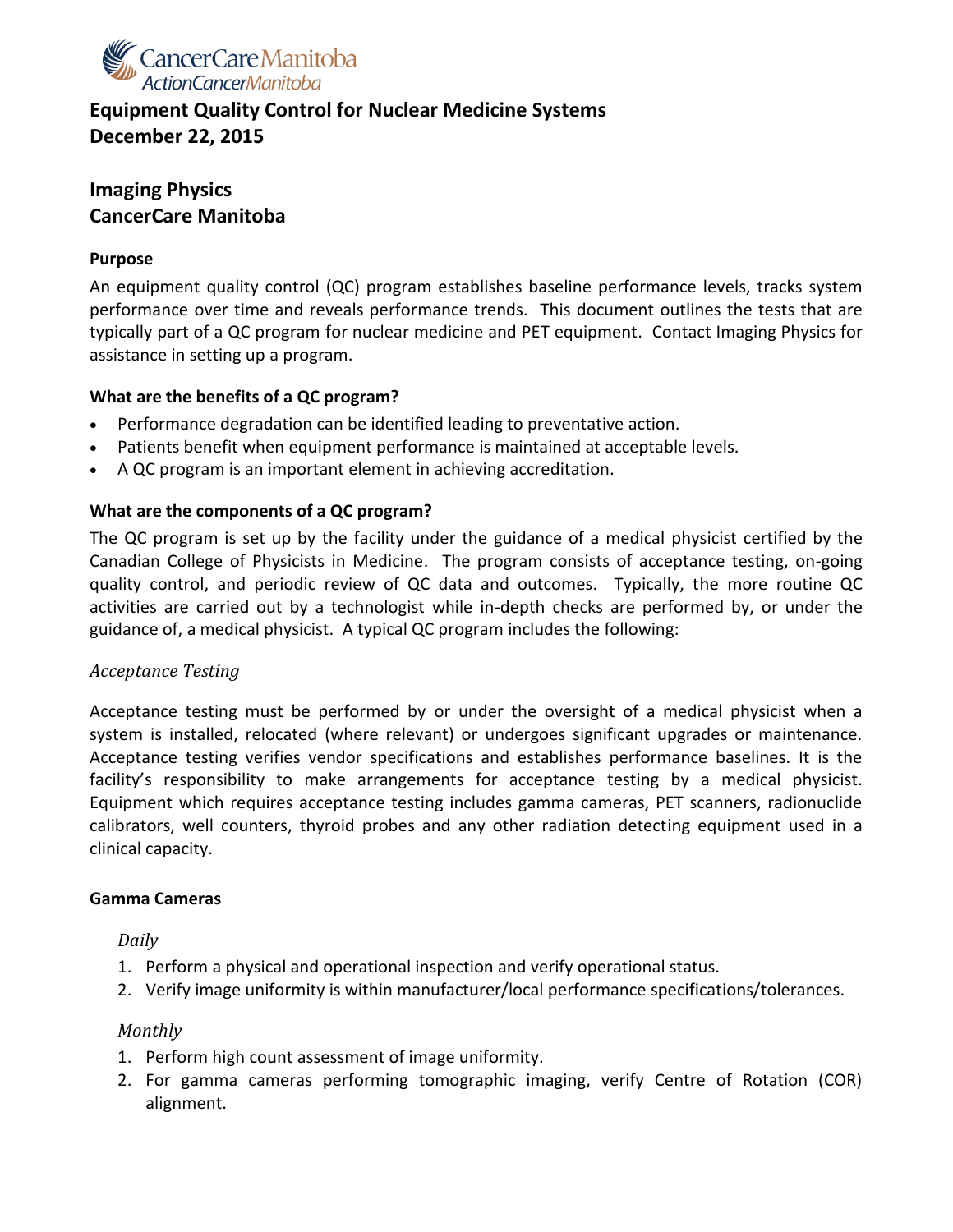# *Quarterly*

1. For systems performing tomographic imaging, perform a SPECT image quality test using an appropriate phantom (e.g. Jaszczak/Carlson phantom)

## *Annually*

- 1. Annual testing by or under the oversight of a medical physicist to evaluate performance against vendor specifications and baseline levels established at acceptance.
- 2. Annual equipment QC review by a medical physicist.

### **PET Systems**

*Daily*

- 1. Perform a physical and operational inspection and verify operational status.
- 2. Test and visualize proper functioning of detector modules.
- 3. Inspect 2D sinograms.

### *Monthly*

1. Perform a normalization (assess the system response to activity inside the field of view)

### *Quarterly*

1. Calibration accuracy. Verify that activity concentration reported in uniform phantom agrees with measurement from dose calibrator.

## *Annually*

- 1. Annual testing by or under the oversight of a medical physicist to evaluate performance against vendor specifications and baseline levels established at acceptance
- 2. Annual equipment QC review by a medical physicist

## **Radionuclide (Dose) Calibrators**

#### *Daily*

- 1. Perform a physical and operational inspection and verify operational status.
- 2. Assess constancy of operation (i.e. with a reference source)
- 3. Measure, and if appropriate correct for background levels of radiation
- 4. Check for, and if appropriate remove any radioactive contamination

## *Monthly*

1. Verify operation of all clinically used preset calibrations (i.e. by checking relative response to a reference source).

## *Annually*

- 1. Instrument linearity
- 2. Repeatability
- 3. Annual testing by or under the oversight of a medical physicist to evaluate performance against vendor specifications and baseline levels established at acceptance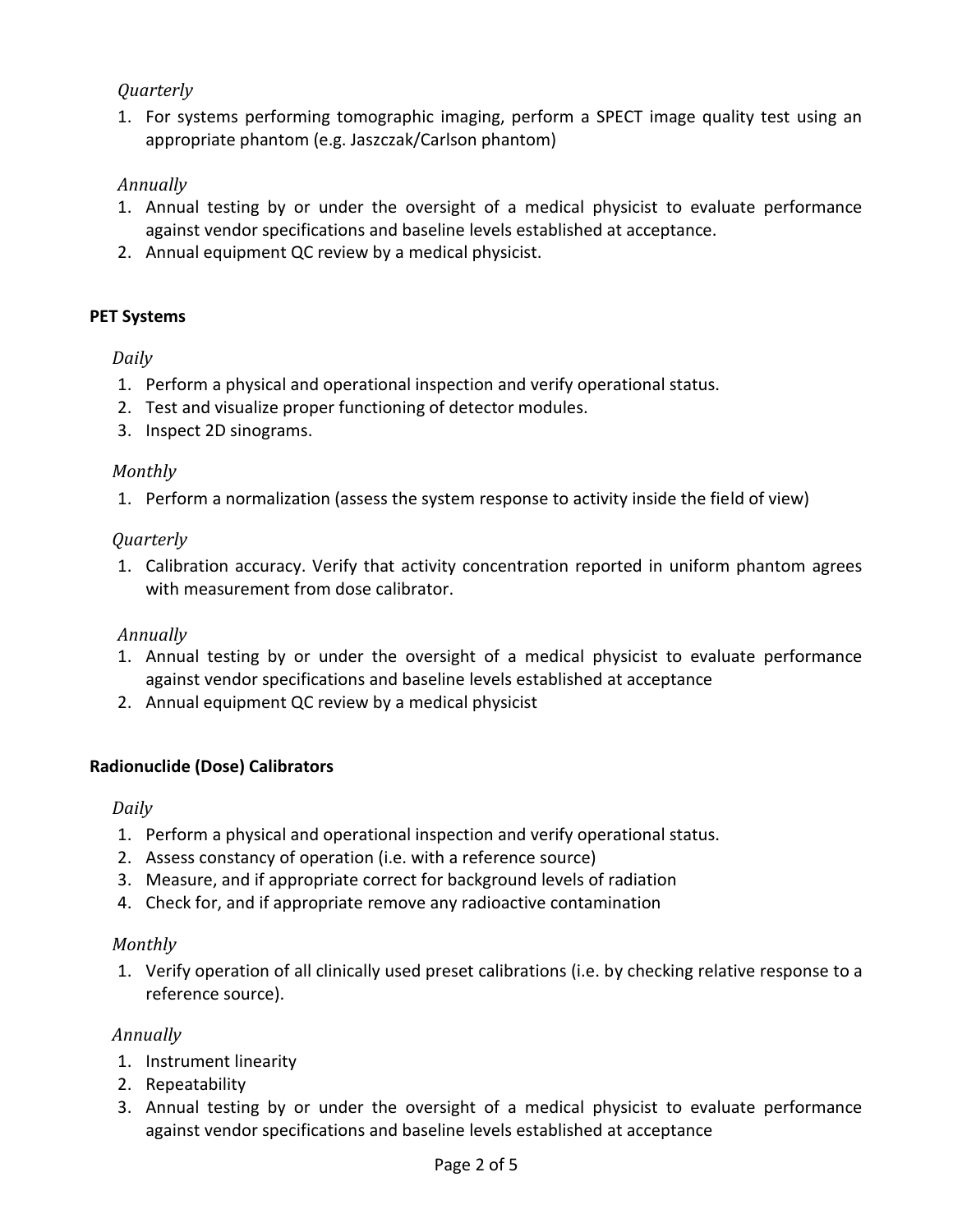4. Annual equipment QC review by a medical physicist

## **Thyroid/Uptake Probes and Well Counters**

# *Daily*

- 1. Perform a physical and operational inspection and verify operational status
- 2. Assess stability of operation (i.e. with a reference source)
- 3. Measure, and if appropriate correct for background levels of radiation

## *Quarterly*

1. Verify reproducibility, (usually by performing a chi-squared test)

## *Annually*

- 1. Assess energy resolution
- 2. Measure the system counting efficiency for all clinically used isotopes
- 3. Annual testing by or under the oversight of a medical physicist to evaluate performance against vendor specifications and baseline levels established at acceptance
- 4. Annual equipment QC review by a medical physicist

With regard to the suggested test frequencies, daily refers to each day the equipment is used.

For all of the above, QC data should be recorded in a manner that allows monitoring of the trends in performance levels. It is recommended that QC data trends be reviewed at least semi-annually for all stated equipment.

In the case of dual modality equipment, e.g. SPECT/CT, PET/CT, PET/MR; each component must comply with the appropriate modality standards and individual QC

Note that vendor supplied QA software that only provides a pass or fail result is not adequate.

Modality-specific guidance documents are available at:

**http://www.cancercare.mb.ca/home/cancer\_research/medical\_physics/imaging\_physics/guidance \_quality\_control/**

# **Where to go for help?**

Imaging Physics at CancerCare Manitoba provides physics testing for diagnostic imaging systems, and can assist diagnostic imaging departments in setting up QC programs, training staff to perform QC tests and identifying appropriate QC tools. You can contact Imaging Physics at [Imaging.Physics@cancercare.mb.ca](mailto:Imaging.Physics@cancercare.mb.ca) or by calling 204-787-4145.

The nuclear medicine specialists are Ms. Samantha Eustace (204-787-8619) and Mr. Mahmoud Al-Abedi (204-787-4703). The PET specialist at the Health Sciences Centre is Dr. Andrew Goertzen (204- 975-7771).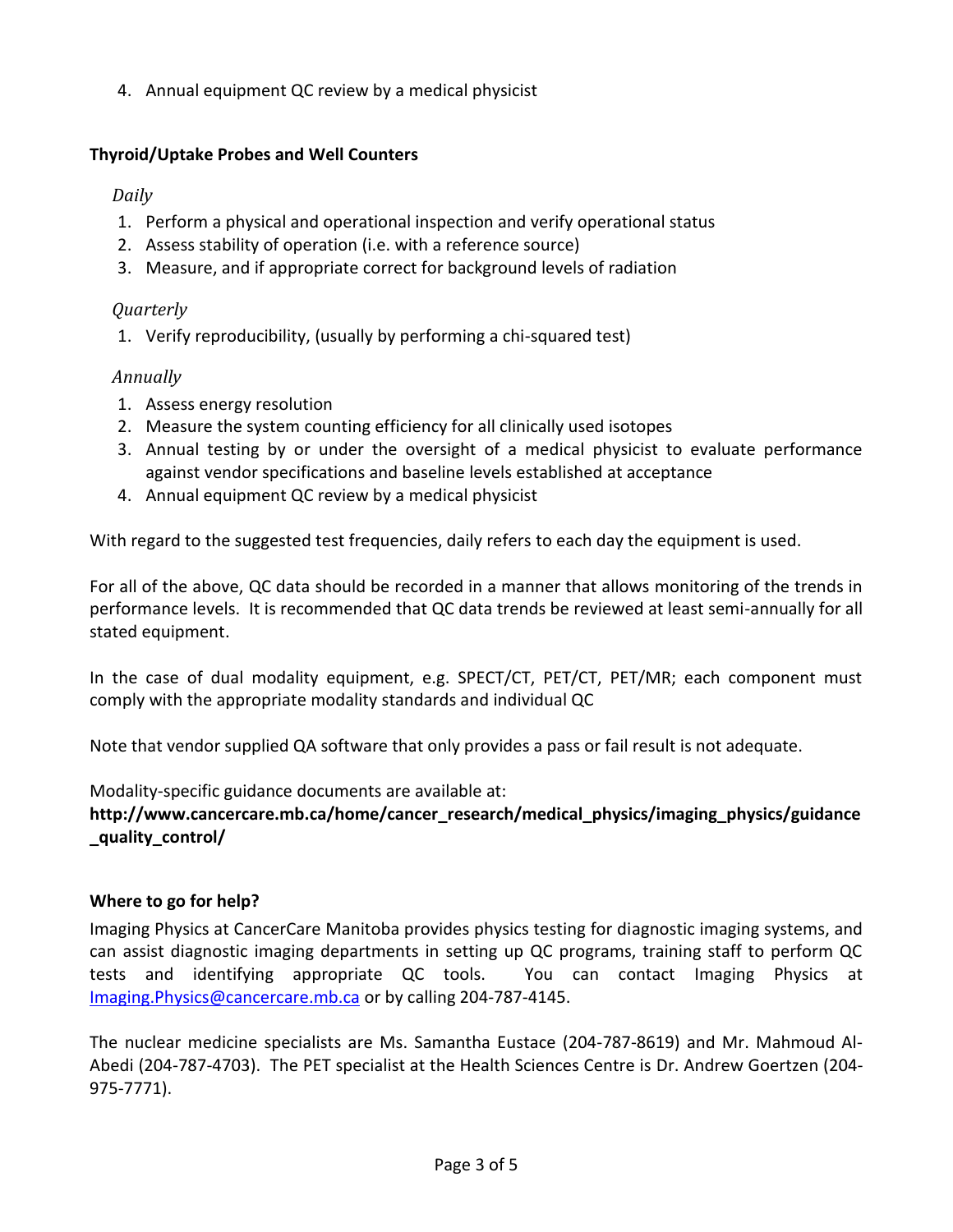# **Annual Medical Physics Review – Nuclear Medicine**

*This is a sample form of the annual QC review to be conducted by a medical physicist. This form is required by MANQAP to demonstrate ongoing compliance with the QC requirements.* 

| <b>Facility</b>                      | <b>Department</b>                           |  |  |
|--------------------------------------|---------------------------------------------|--|--|
| System S/N                           | <b>System Location</b>                      |  |  |
| System make/model                    | <b>Contact Person</b>                       |  |  |
|                                      | Time period of data                         |  |  |
| Date of review                       | reviewed (mm/yy to                          |  |  |
|                                      | mm/yy)                                      |  |  |
|                                      | ()ACCEPTABLE                                |  |  |
| <b>Overall QC Program Assessment</b> | () ACCEPTABLE but requires remediation      |  |  |
|                                      | ) NOT Acceptable. Immediate action required |  |  |

| <b>QC Test - Gamma Cameras</b>                                             | <b>Status</b> | <b>Comments</b> |
|----------------------------------------------------------------------------|---------------|-----------------|
| Daily Physical and Operational Inspection                                  |               |                 |
| Daily Uniformity Test                                                      |               |                 |
| Monthly High Count Image Uniformity Test                                   |               |                 |
| <b>Monthly COR Verification</b>                                            |               |                 |
| Monthly Modality Display Performance Test                                  |               |                 |
| <b>Quarterly SPECT Phantom Image Quality Test</b>                          |               |                 |
| Annual Physics Testing (or acceptance if<br>Equipment is new or relocated) |               |                 |

| <b>QC Test - PET Systems</b>                                               | <b>Status</b> | <b>Comments</b> |
|----------------------------------------------------------------------------|---------------|-----------------|
| Daily Physical and Operational Inspection                                  |               |                 |
| Daily Detector Modules Test                                                |               |                 |
| Daily Inspection of 2D Sinograms                                           |               |                 |
| <b>Monthly Normalization</b>                                               |               |                 |
| Monthly Modality Display Performance Test                                  |               |                 |
| <b>Quarterly Calibration Accuracy</b>                                      |               |                 |
| Annual Physics Testing (or acceptance if<br>Equipment is new or relocated) |               |                 |